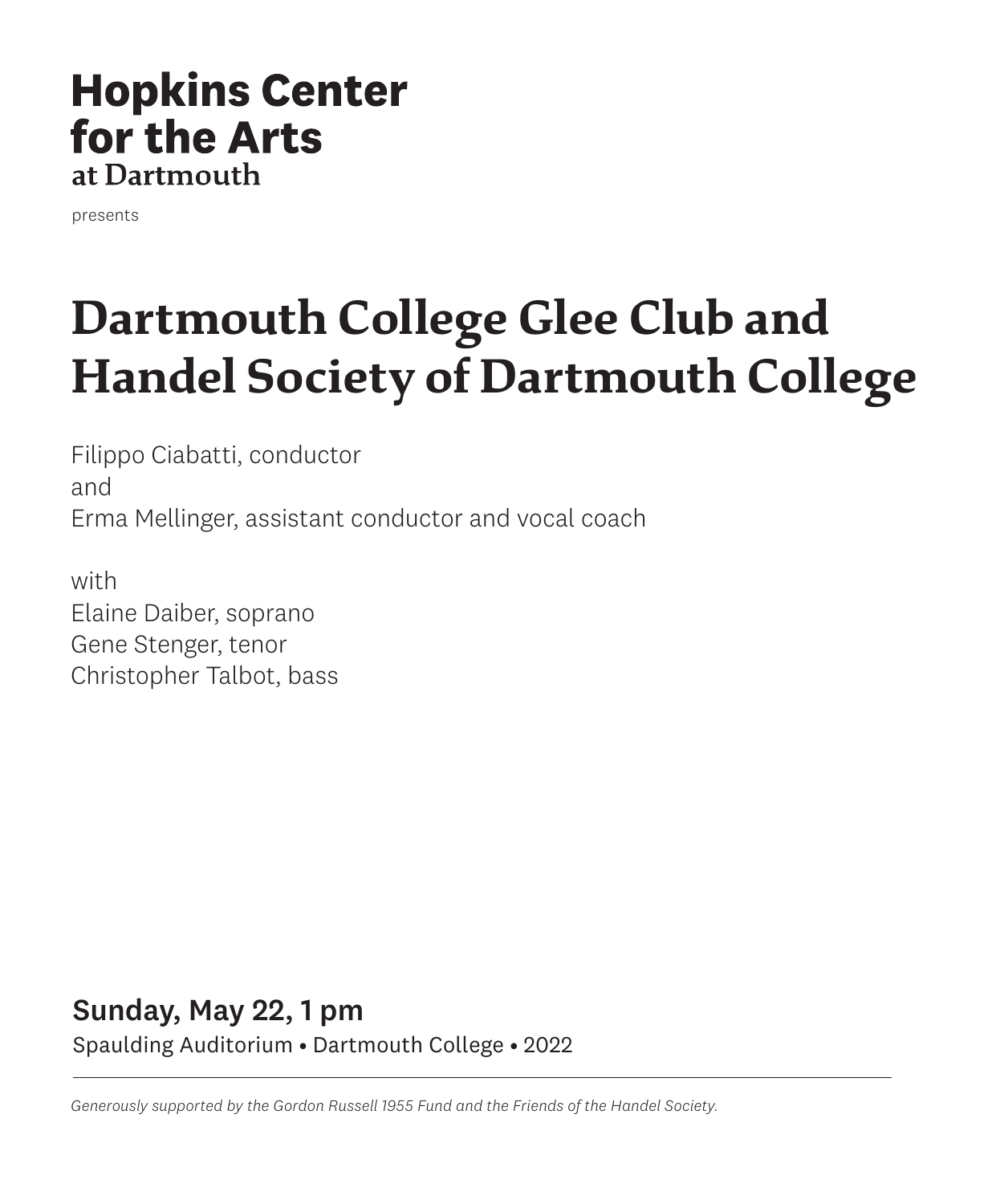# **Program**

Approximate duration: *130 minutes including intermission*

#### **The Creation, Hob. XXI:2 Joseph Haydn (1732–1802)**

Part I

Part II

Intermission

Part II (continued)

Part III

# **Program Notes**

### **Joseph Haydn** *The Creation***, Hob. XXI:2**

*Joseph Haydn was born on March 31, 1732, in Rohrau, Austria, and died on May 31, 1809, in Vienna. He wrote* The Creation *in 1797-98. Baron Gottfried van Swieten provided the libretto, drawing from the Books of Genesis and Psalms and John Milton's biblical epic* Paradise Lost*. The oratorio premiered in a private performance sponsored by the Gesellschaft der Assoziierten on April 30, 1798, and was first performed in public on March 19 of the following year in Vienna.*

*The score calls for soprano, tenor, and bass soloists with four-part chorus accompanied by a large orchestra (by 18th-century standards): three flutes,*  *two oboes, two clarinets, two bassoons, contrabassoon, two horns, two trumpets, three trombones, timpani, strings and keyboard continuo.*

 Joseph Haydn produced three oratorios, and while two of these (*The Seven Last Words of Christ* and *The Seasons*) are seldom performed today, *The Creation*, immensely successful during Haydn's lifetime, retains a cherished place in the choralorchestral repertoire up to the present. Some of its popularity can be chalked up to the style: While the lyrics performed this afternoon are German, *The Creation* is stylistically an English oratorio of the sort invented and popularized by George Frideric Handel through works such as *Saul*, *Israel in Egypt*, and *Messiah*. As a genre, the oratorio is essentially opera (recitatives, arias, choruses, orchestral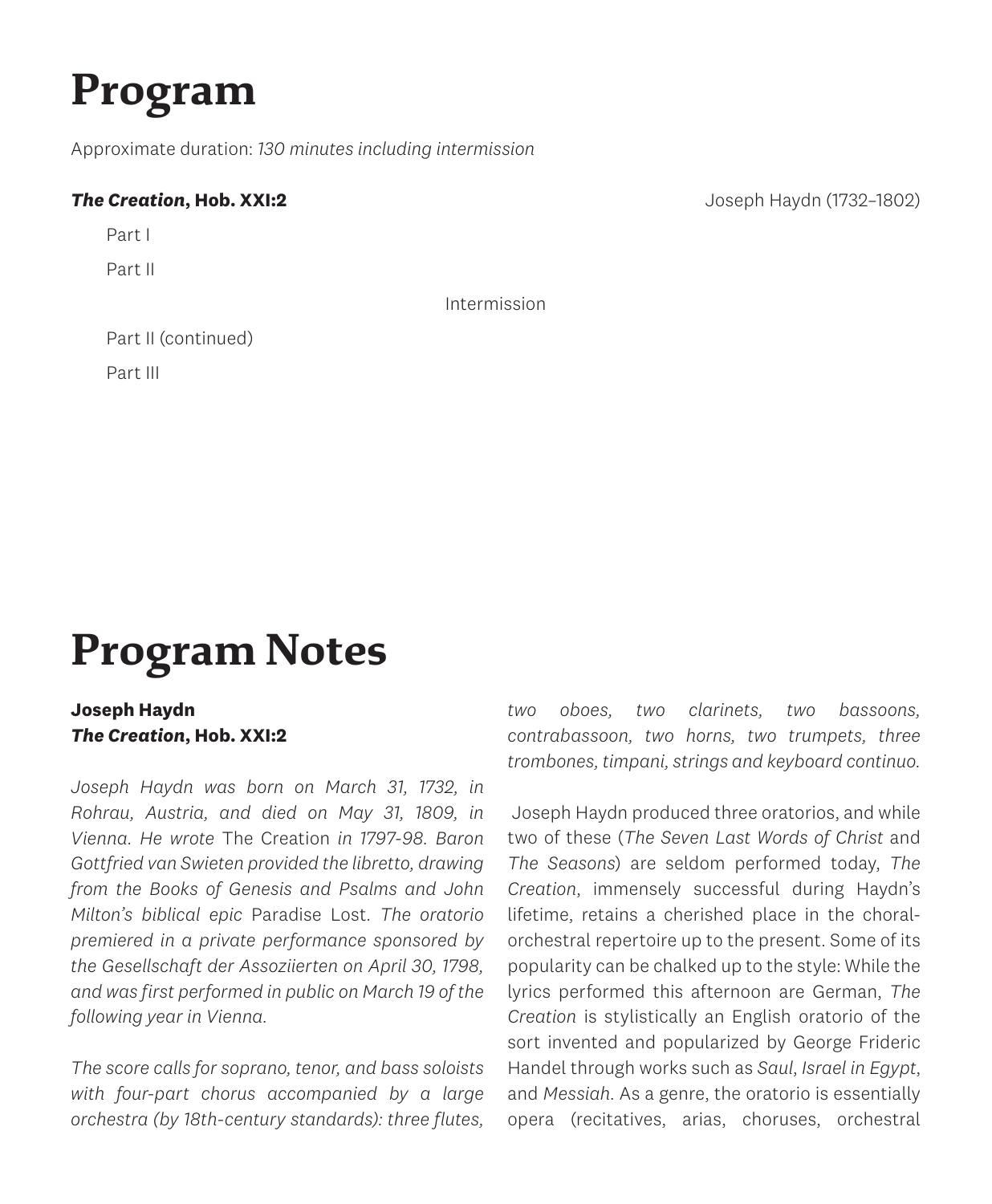accompaniment and all) stripped of its theatrical trappings for concert-hall performance, with text (most often) on Biblical themes. With the dramatic spectacle of costume, scenery, and acting trimmed away, the oratorio in its early history provided the ideal outlet for theater-starved audiences during the sober Lenten season when opera was prohibited. Handel's innovation was to raise the dramatic potential of the oratorio while preserving its pious attitude. In his English oratorios, fashionable Italian opera music is married with the choral tradition of the Anglican cathedral. The chorus, greatly expanded in size, takes center stage, heightening the tension in climactic moments of the narrative and conveying an overwhelming sense of glory throughout. Expanded too are the orchestral forces, providing a more varied and vibrant timbral color palette and intensifying the loud tutti passages. The English oratorio, as Handel defined it, is music for the (middle-class) masses, inviting broad amateur participation to bolster the ensemble ranks and ideally performed in the largest public theater available. For Haydn, whose music was nearexclusively intended for the private erudition of aristocratic patrons, an English-style oratorio like *The Creation*, then, was a dramatic departure from the norm. Indeed, Haydn recruited nearly 200 musicians for the oratorio's public premiere at the Burgtheater, and tickets reportedly sold out as soon as they went on sale.

*The Creation* follows the first two chapters of the Book of Genesis, from God's six-day creation of the cosmos out of the primordial void of chaos, through the creation of the first man and woman, and concluding with the pre-Fall Edenic bliss of Adam and Eve. Acting as archangelic narrators for the divine story are Gabriel, Uriel, and Raphael, sung by the solo soprano, tenor, and bass, respectively. Part I, after a suitably harmonically unpredictable orchestral introduction for "The Representation of Chaos," concerns the first four days of creation: light, heaven and earth, sun and moon, land and water, and flora all are spoken into existence. Part II tells of the remaining two days: creatures of the air, sea, and land are brought forth, followed by the fashioning of humanity in God's image. In Part III, the joyous first days of Adam and Eve are told by Uriel, with the primordial pair offering their own love duets and prayers of thanksgiving. Each day here follows a pattern in its musical structure: An archangel narrates an act of creation in recitative, using text from Genesis or *Paradise Lost*; immediately afterwards, an aria or chorus marvels at God's work with a hymn of praise, usually drawn from Psalms. This narration-response back-andforth repeats until the end of the demiurgic day, each concluding with a climactic chorus.

Notable in the arias and recitatives of *The Creation* is Haydn's liberal employment of word painting (something of a musical analogue to onomatopoeia); for example, listen to the churning violins as they evoke the sea "rolling in foaming billows" under Raphael's bass aria in Part I. In Part II, Haydn is even more vivid. One can imagine the aged master giggling at his own cleverness in Gabriel's avian aria (a new woodwind birdcall for each feathered flyer listed!) and Raphael's cetacean recitative, as the long legato lines in the violas and cellos suggest the titanic locomotion of whales in the deep. Most colorful of all is the animal parade of Raphael's long recitative—a veritable zoo of instrumental effects. Attentive readers-along of the libretto will notice countless such word-painting curios throughout the work; if you endeavor to find them all, keep in mind that in Haydn's word painting, the lyrical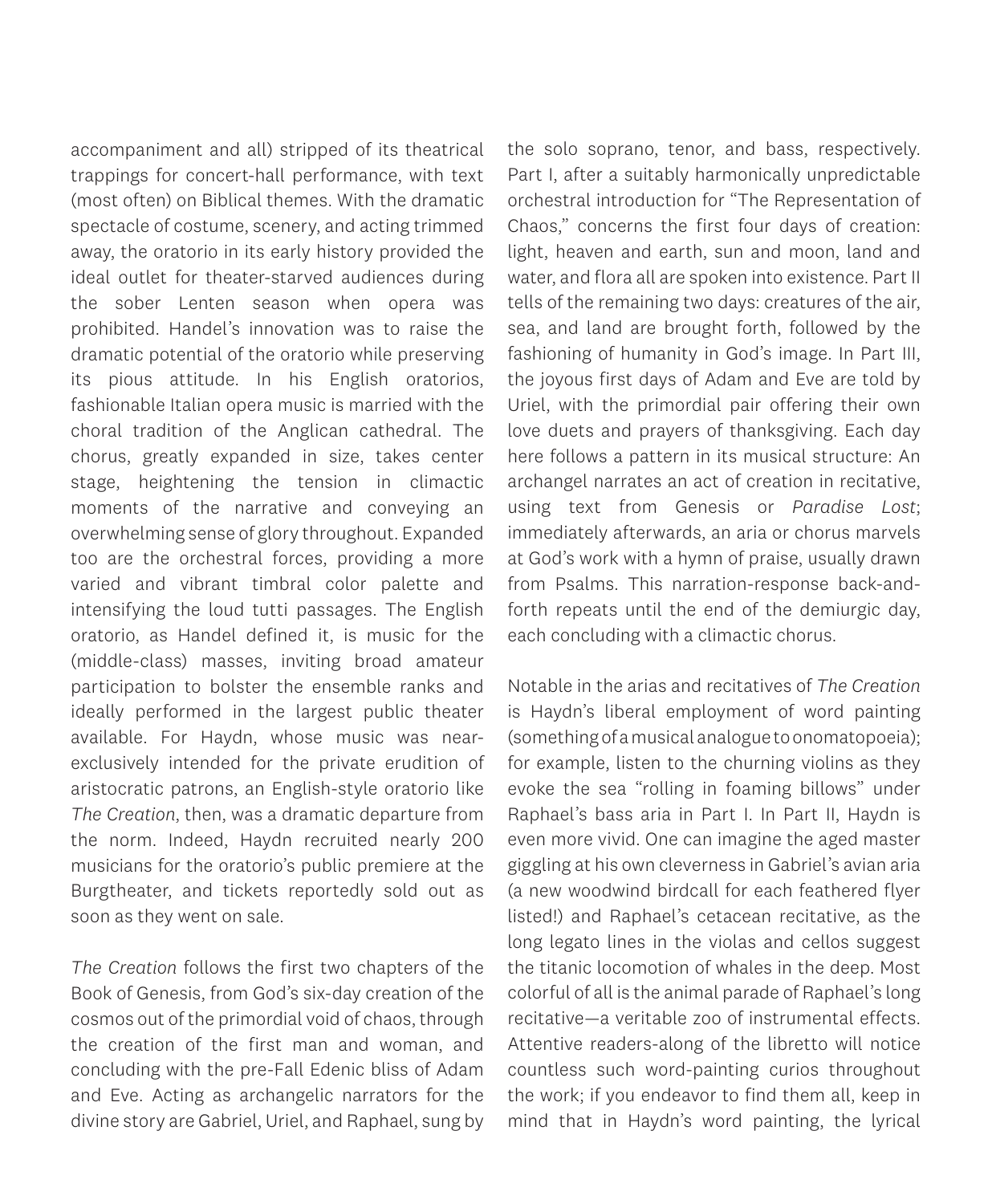# **Program Notes** *continued*

statement of an image always comes *after* its depiction by the orchestra.

The real heart of *The Creation*, however, like all English oratorios, lies in its choruses. Few passages in the whole repertoire can compare to the sudden blinding radiance of the first choral material ("And there was Light") with its glorious trumpet-led

orchestration. The magnificent choruses that conclude each of the three parts of *The Creation* ("The heavens are telling," "Achieved is the glorious work," and "Sing to the Lord, ye voices all!") are proof that Haydn, if nobody else, could match the standard G. F. Handel set for the English oratorio sixty years earlier.

*Program notes © 2022 Grant Cook '19*

# **Libretto for** *The Creation*

German text (performed in this concert) and English translation (provided below) by Baron Gottfried van Swieten (1733-1803).

## **PART I**

#### **Orchestral Introduction:** *The Representation of Chaos*

#### **Recitative and Chorus** (Raphael, Uriel, Chorus)

RAPHAEL: In the beginning God created the heaven and the earth; and the earth was without form and void; and darkness was upon the face of the deep.

CHORUS: And the Spirit of God moved upon the face of the waters; and God said: Let there be Light, and there was Light.

URIEL: And God saw the Light, that it was good; and God divided the Light from the darkness.

#### **Aria and Chorus** (Uriel, Chorus)

URIEL: Now vanish before the holy beams the gloomy, dismal shades of dark; the first of days appears. Disorder yields to order the fair place. Affrighted fly hell's spirits black in throngs; down they sink in the deep abyss to endless night.

CHORUS: Despairing cursing rage attends their rapid fall. A new-created world springs up at God's command.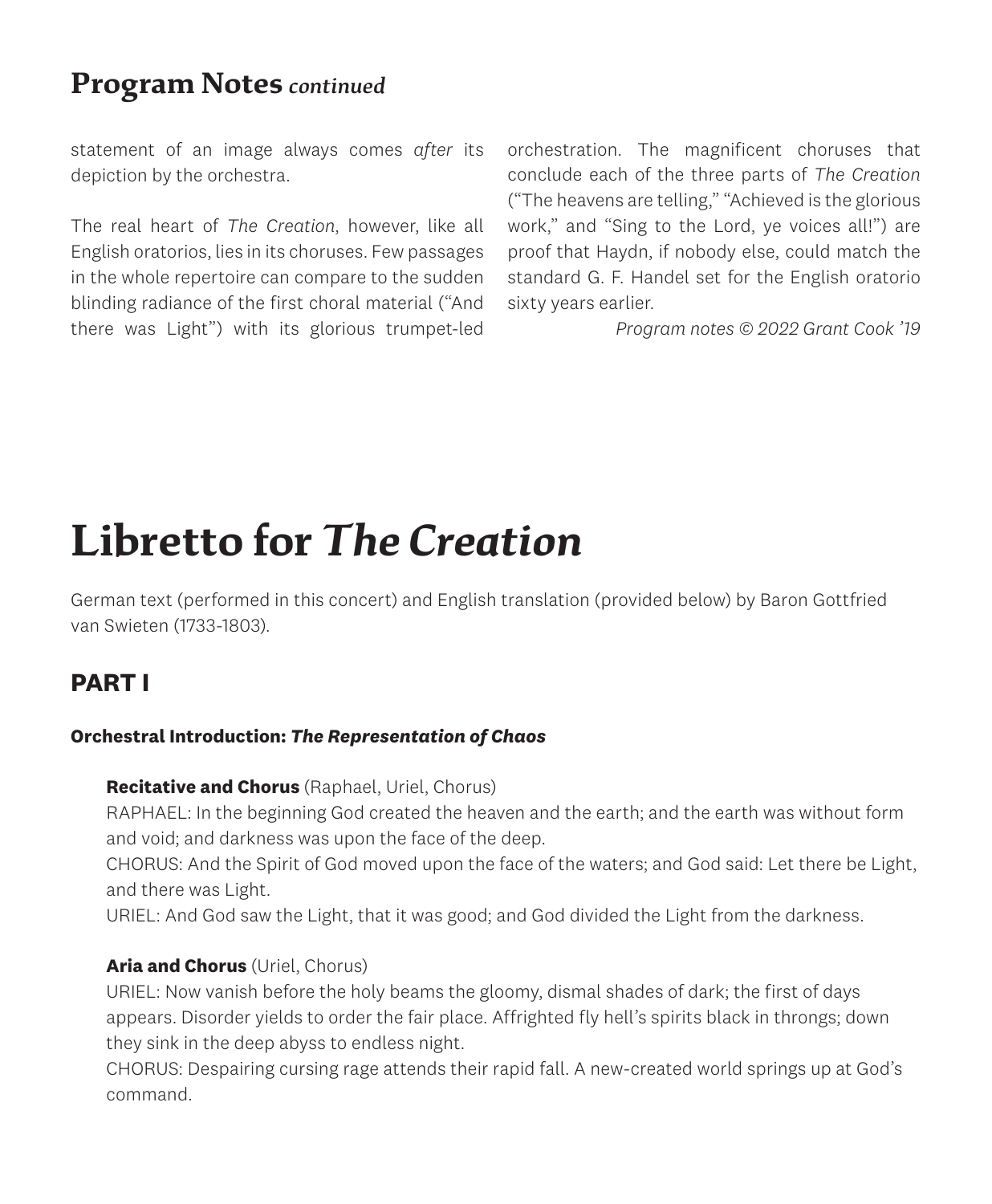#### **Recitative** (Raphael)

And God made the firmament, and divided the waters which were under the firmament from the waters which were above the firmament.

And it was so.

Outrageous storms now dreadful arose; as chaff by the winds are impelled the clouds. By heaven's fire the sky is enflamed and awful roll the thunders on high. Now from the floods in steam ascend reviving showers of rain, the dreary wasteful hail, the light and flaky snow.

#### **Solo and Chorus** (Gabriel, Chorus)

GABRIEL: The marv'lous work beholds amaz'd the glorious hierarchy of Heav'n; and to th' ethereal vaults resound the praise of God, and of the second day. CHORUS: And to th' ethereal vaults resound the praise of God, and of the second day.

#### **Recitative** (Raphael)

And God said: Let the waters under the heaven be gathered together unto one place, and let the dry land appear; and it was so. And God called the dry land: earth, and the gathering of waters called He seas; and God saw that it was good.

### **Aria** (Raphael)

Rolling in foaming billows uplifted roars the boist'rous sea. Mountains and rocks now emerge; their tops into the clouds ascend. Thro' th' open plains outstretching wide in serpent error rivers flow. Softly purling glides on thro' silent vales the limpid brook.

### **Recitative** (Gabriel)

And God said: Let the earth bring forth grass, the herb-yielding seed, and the tree yielding fruit after his kind, whose seed is in itself upon the earth; and it was so.

### **Aria** (Gabriel)

With verdure clad the fields appear delightful to the ravish'd sense; by flowers sweet and gay enhanced is the charming sight. Here vent their fumes the fragrant herbs; here shoots the healing plant. By loads of fruit th' expanded boughs are press'd; to shady vaults are bent the tufty groves; the mountain's brow is crown'd with closed wood.

### **Recitative** (Uriel)

And the heav'nly host proclaimed the third day, praising God and saying: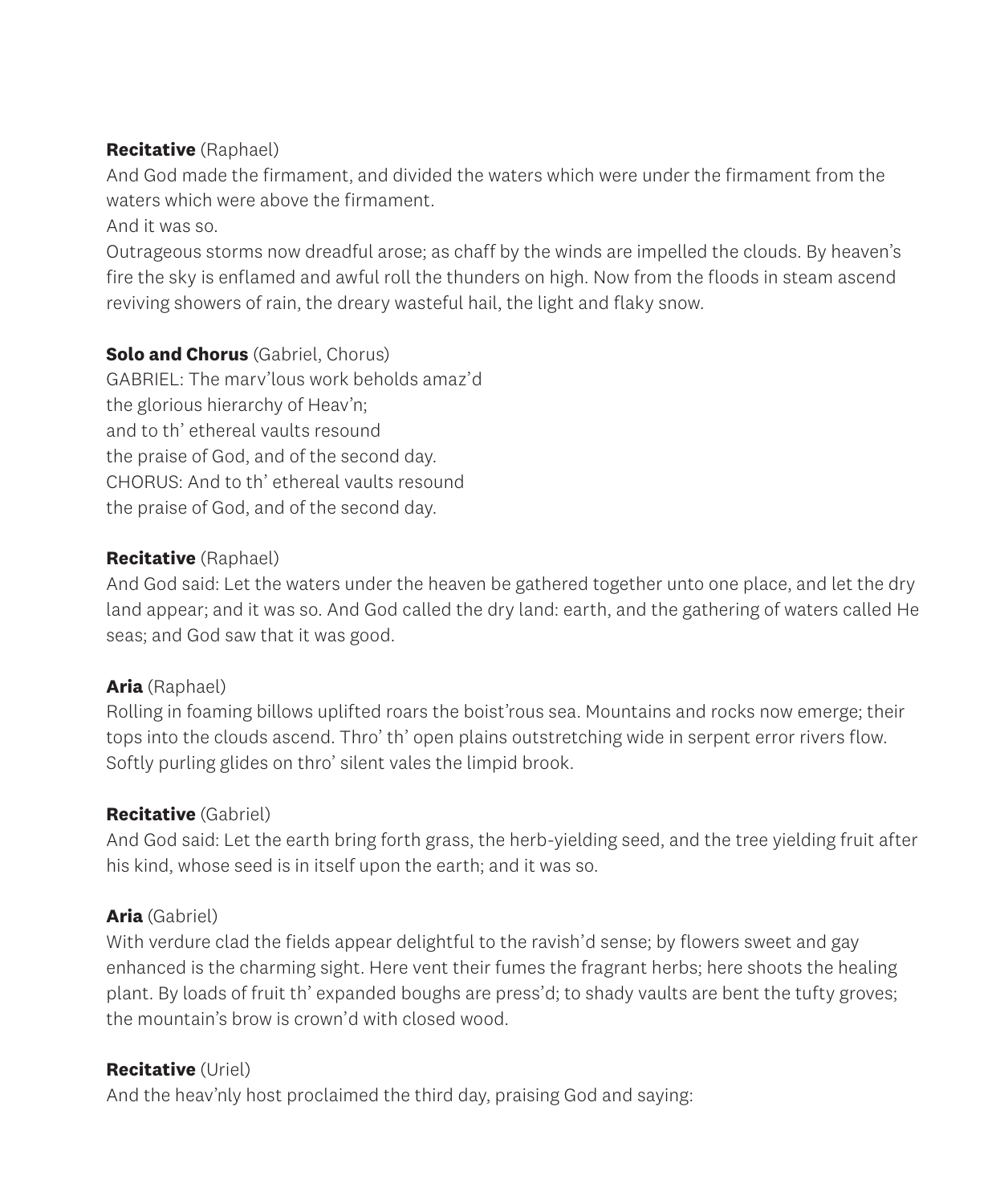# **Libretto for** *The Creation continued*

#### **Chorus**

Awake the harp, the lyre awake! In shout and joy your voices raise! In triumph sing the mighty Lord! For He the heavens and earth has clothed in stately dress.

#### **Recitative** (Uriel)

And God said: Let there be lights in the firmament of heaven to divide the day from the night, and to give light upon the earth; and let them be for signs and for seasons, and for days, and for years. He made the stars also.

#### **Recitative** (Uriel)

In splendor bright is rising now the sun and darts his rays; an am'rous joyful happy spouse, a giant proud and glad, to run his measur'd course. With softer beams and milder light steps on the silver moon through silent night. The space immense of th' azure sky innum'rous host of radiant orbs adorns. And the sons of God announced the fourth day in song divine, proclaiming thus His power:

#### **Trio and Chorus**

CHORUS: The heavens are telling the glory of God. The wonder of his works displays the firmament. GABRIEL, URIEL, RAPHAEL: To day, that is coming, speaks it the day; the night, that is gone, to following night. CHORUS: The heavens are telling the glory of God. The wonder of His works displays the firmament. GABRIEL, URIEL, RAPHAEL: In all the land resounds the word, never unperceived, ever understood. CHORUS: The heavens are telling the glory of God. The wonder of His works displays the firmament.

## **PART II**

#### **Recitative** (Gabriel)

And God said: Let the waters bring forth abundantly the moving creature that hath life, and fowl that may fly above the earth in the open firmament of heaven.

#### **Aria** (Gabriel)

On mighty pens uplifted soars the eagle aloft, and cleaves the air in swiftest flight to the blazing sun. His welcome bids to morn the merry lark, and cooing calls the tender dove his mate. From ev'ry bush and grove resound the nightingale's delightful notes. No grief affected yet her breast, nor to a mournful tale were tun'd her soft, enchanting lays.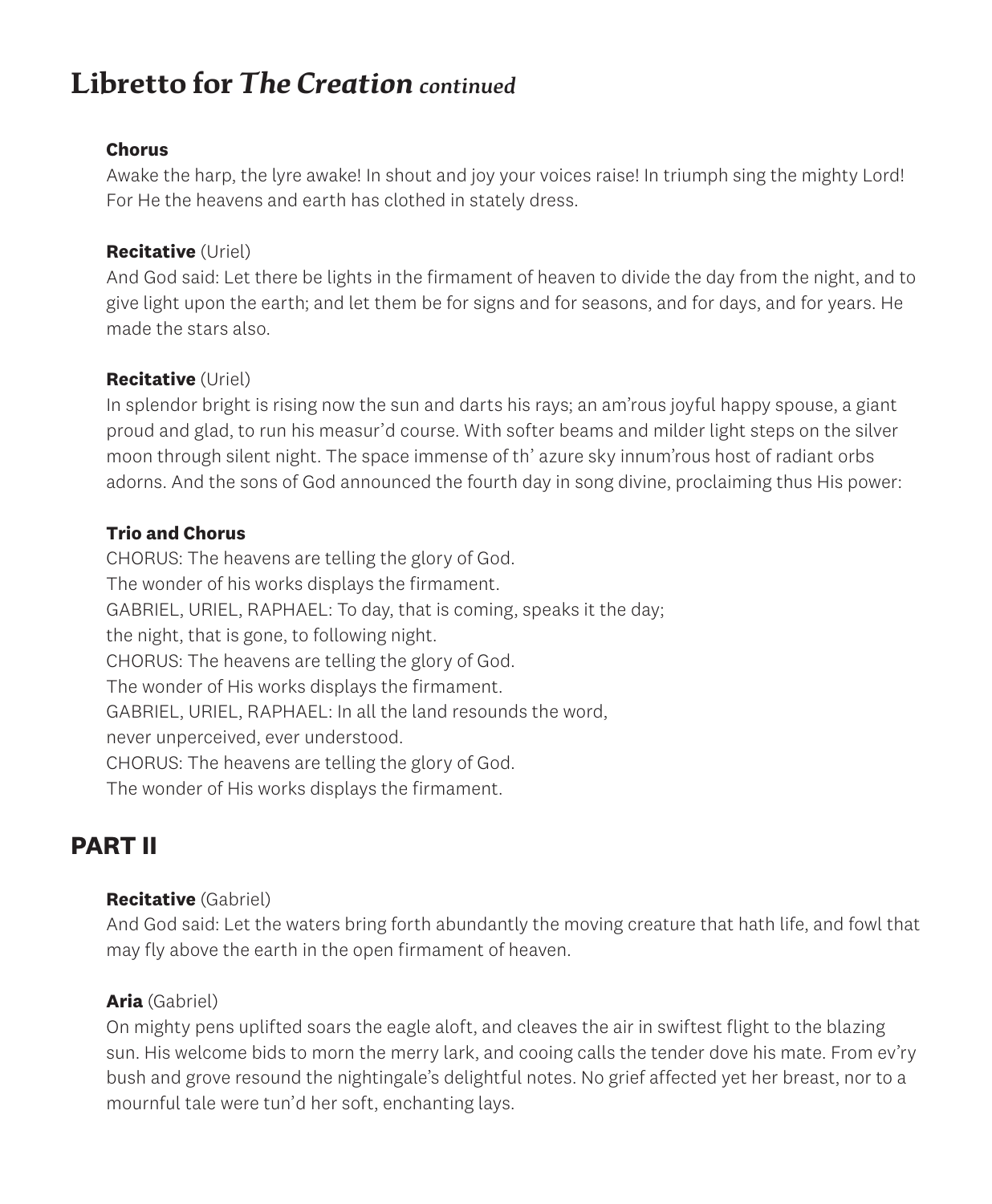#### **Recitative** (Raphael)

And God created great whales, and ev'ry living creature that moveth, and God blessed them, saying: Be fruitful all, and multiply! Ye winged tribes, be multiplied and sing on ev'ry tree! Multiply, ye finny tribes, and fill each wat'ry deep! Be fruitful, grow, and multiply! And in your God and Lord rejoice!

### **Recitative** (Raphael)

And the angels struck their immortal harps and the wonders of the fifth day sung.

### **Trio and Chorus**

GABRIEL: Most beautiful appear, with verdure young adorn'd, the gently sloping hills. Their narrow sinuous veins distill in crystal drops the fountain fresh and bright. URIEL: In lofty circles play and hover thro' the sky the cheerful host of birds. And in the flying whirl the glitt'ring plumes are dyed as rainbows by the sun. RAPHAEL: See flashing thro' the deep in thronged swarms the fish a thousand ways around. Upheaved from the deep, th' immense Leviathan sports on the foaming wave. GABRIEL, URIEL, RAPHAEL: How many are thy works, O God? Who may their numbers tell? Who, O God? The Lord is great, and great His might. His glory lasts for ever and evermore. CHORUS: The Lord is great, and great His might. His glory lasts for ever and evermore.

### **Recitative** (Raphael)

And God said: Let the earth bring forth the living creature after his kind; cattle and creeping thing, and beasts of the earth after their kind.

### **Recitative** (Raphael)

Straight opening her fertile womb, the earth obey'd the word, and teem'd creatures numberless, in perfect forms and fully grown. Cheerful, roaring, stands the tawny lion. In sudden leaps the flexible tiger appears. The nimble stag bears up his branching head. With flying mane and fiery look, impatient neighs the sprightly steed. The cattle in herds already seek their food on fields and meadows green. And o'er the ground, as plants, are spread the fleecy, meek and bleating flock. Unnumber'd as the sands in whirls arose the host of insects. In long dimension creeps with sinuous trace the worm.

## **Aria** (Raphael)

Now heav'n in fullest glory shone; earth smiles in all her rich attire. The room of air with fowl is fill'd; the water swell'd by shoals of fish; by heavy beasts the ground is trod. But all the work was not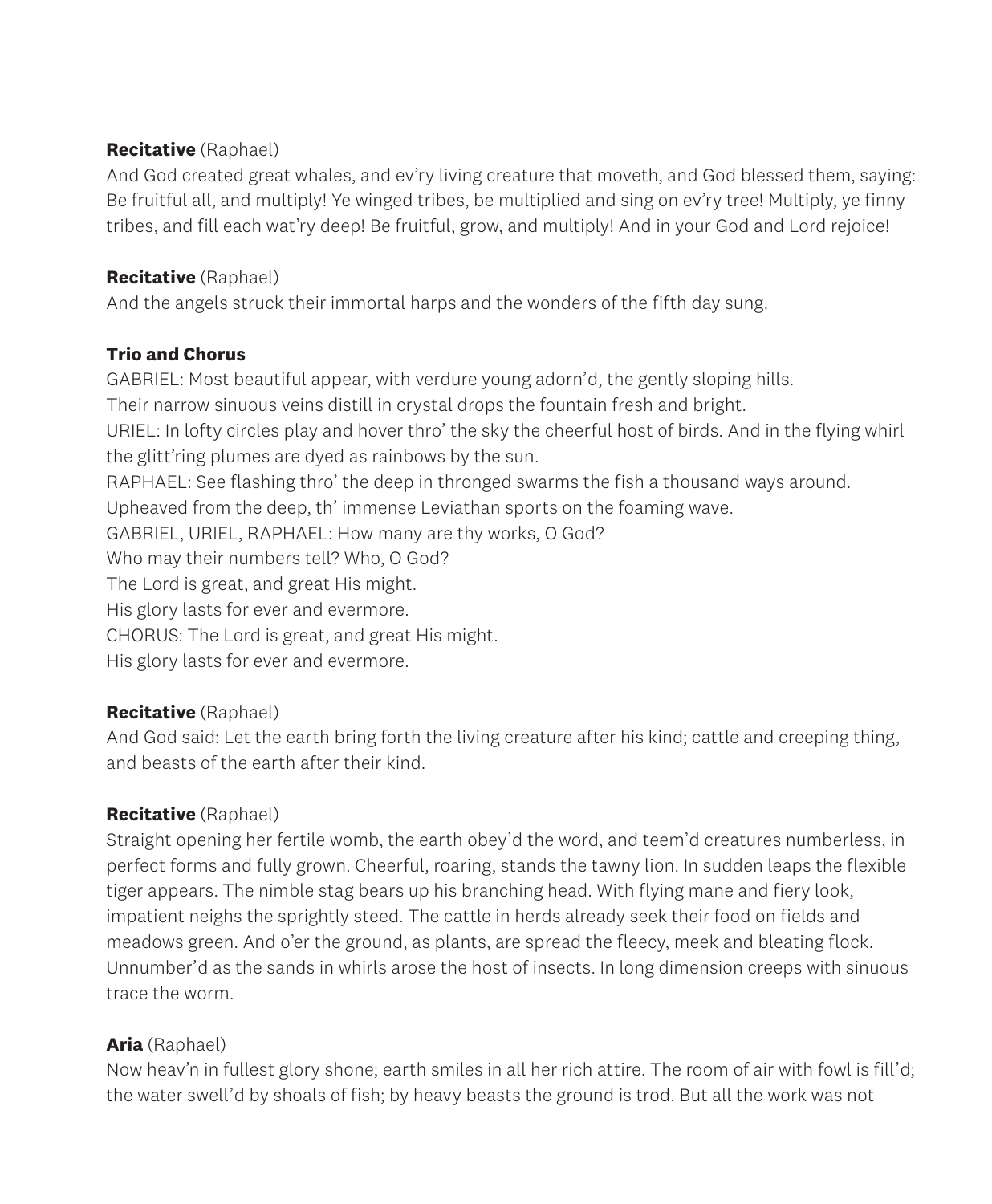# **Libretto for** *The Creation continued*

complete. There wanted yet that wond'rous being that grateful should God's pow'r admire, with heart and voice His goodness praise.

#### **Recitative** (Uriel)

And God created man in His own image. In the image of God created He him. Male and female created He them. He breathed into his nostrils the breath of life, and man became a living soul.

### **Aria** (Uriel)

In native worth and honor clad, with beauty, courage, strength adorn'd, to heav'n erect and tall, he stands a man, the Lord and King of nature all.

The large and arched brow sublime of wisdom deep declares the seat. And in his eyes with brightness shines the soul, the breath and image of his God. With fondness leans upon his breast a partner for him form'd, a woman fair and graceful spouse. Her softly smiling virgin looks, of flow'ry spring the mirror, bespeak him love, and joy, and bliss.

#### **Recitative** (Raphael)

And God saw ev'ry thing that He had made; and behold, it was very good; and the heavenly choir in song divine thus closed the sixth day.

### **Chorus and Trio**

CHORUS: Achieved is the glorious work; the Lord beholds it and is pleas'd. In lofty strains let us rejoice! Our song let be the praise of God.

GABRIEL, URIEL: On thee each living soul awaits;

from thee, O Lord, they beg their meat.

Thou openest thy hand, and sated all they are.

RAPHAEL: But as to them thy face is hid, with sudden terror they are struck. Thou tak'st their breath away; they vanish into dust.

GABRIEL, URIEL, RAPHAEL: Thou let'st thy breath go forth again, and life with vigor fresh returns. Revived earth unfolds new force and new delights.

CHORUS: Achieved is the glorious work. Our song let be the praise of God. Glory to His name forever; He sole on high exalted reigns, alleluia.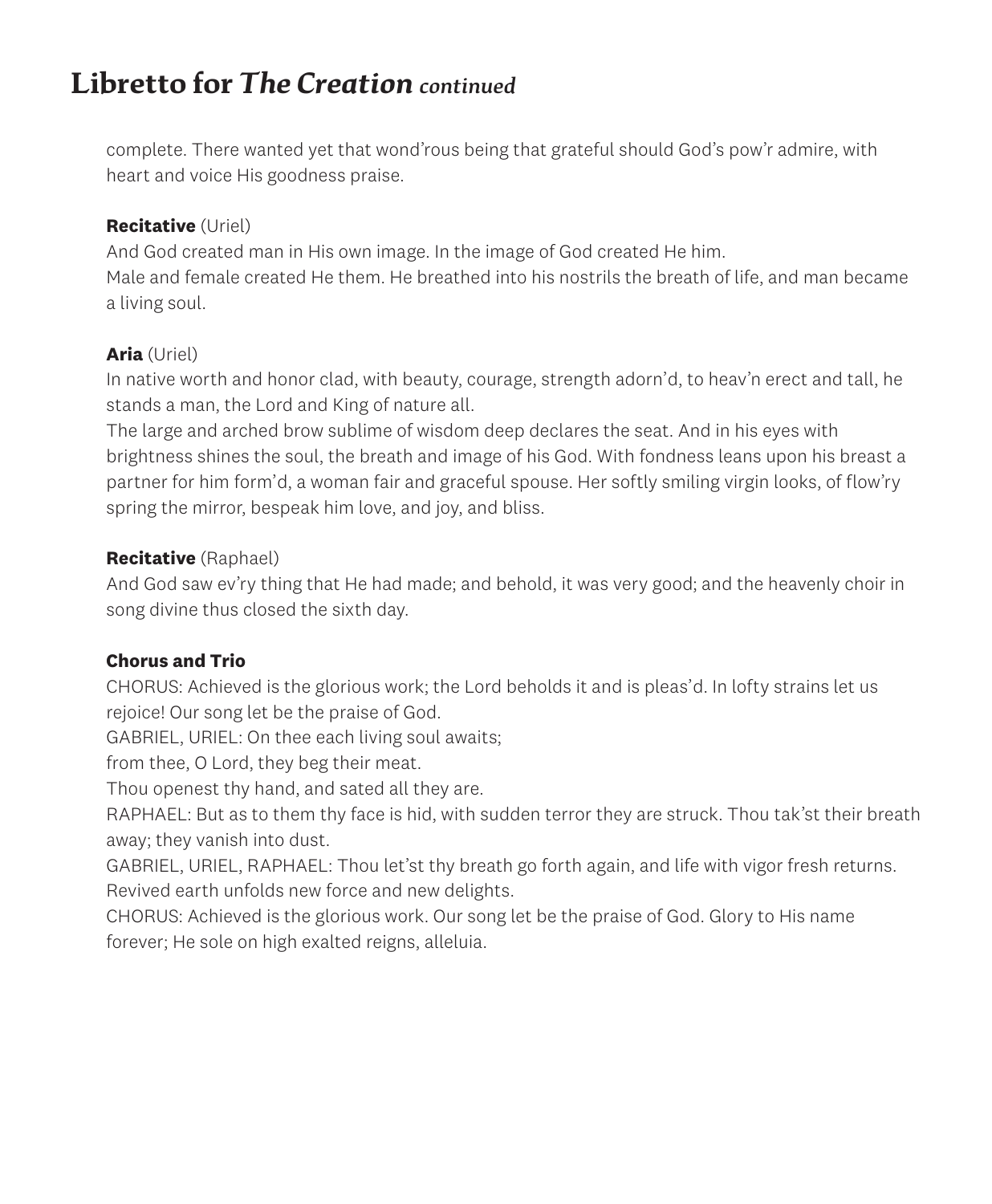## **PART III**

#### **Recitative** (Uriel)

In rosy mantle appears, by tunes sweet awak'd, the morning young and fair. From the celestial vaults pure harmony descends on ravished earth. Behold the blissful pair, where hand in hand they go! Their flaming looks express what feels the grateful heart. A louder praise of God their lips shall utter soon. Then let our voices ring, united with their song!

#### **Duet and Chorus** (Eve and Adam)

EVE AND ADAM: By thee with bliss, O bounteous Lord, the heav'n and earth are stor'd. This world, so great, so wonderful, thy mighty hand has fram'd.

CHORUS: For ever blessed be His pow'r!

His name be ever magnified!

ADAM: Of stars the fairest, O how sweet thy smile at dawning morn! How brighten'st thou, O sun, the day, thou eye and soul of all!

CHORUS: Proclaim in your extended course

th' almighty pow'r and praise of God!

EVE: And thou that rul'st the silent night, and all ye starry host, spread wide and ev'rywhere his praise in choral songs about.

ADAM: Ye strong and comb'rous elements who ceaseless changes make, ye dusky mists and dewy streams that rise and fall thro' th' air,

ALL: Resound the praise of God our Lord!

Great is His name, and great His might.

EVE: Ye purling fountains tune his praise, and wave your tops ye pines! Ye plants exhale, ye flowers breathe at him your balmy scent!

ADAM: Ye that on mountains stately tread, and ye that lowly creep, ye birds that sing at heaven's gate, and ye that swim the stream

ALL: Ye living souls, extol the Lord! Him celebrate, Him magnify!

ADAM, EVE: Ye vallies, hills, and shady woods, our raptur'd notes ye heard; from morn till eve you shall repeat our grateful hymns of praise!

CHORUS: Hail, bounteous Lord! Almighty, hail!

Thy word call'd forth this wond'rous frame.

Thy pow'r adore the heav'n and earth;

we praise thee now and evermore.

#### **Recitative** (Adam and Eve)

ADAM: Our duty we performed now in off'ring up to God our thanks. Now follow me, dear partner of my life! Thy guide I'll be, and ev'ry step pours new delight into our breast, shows wonders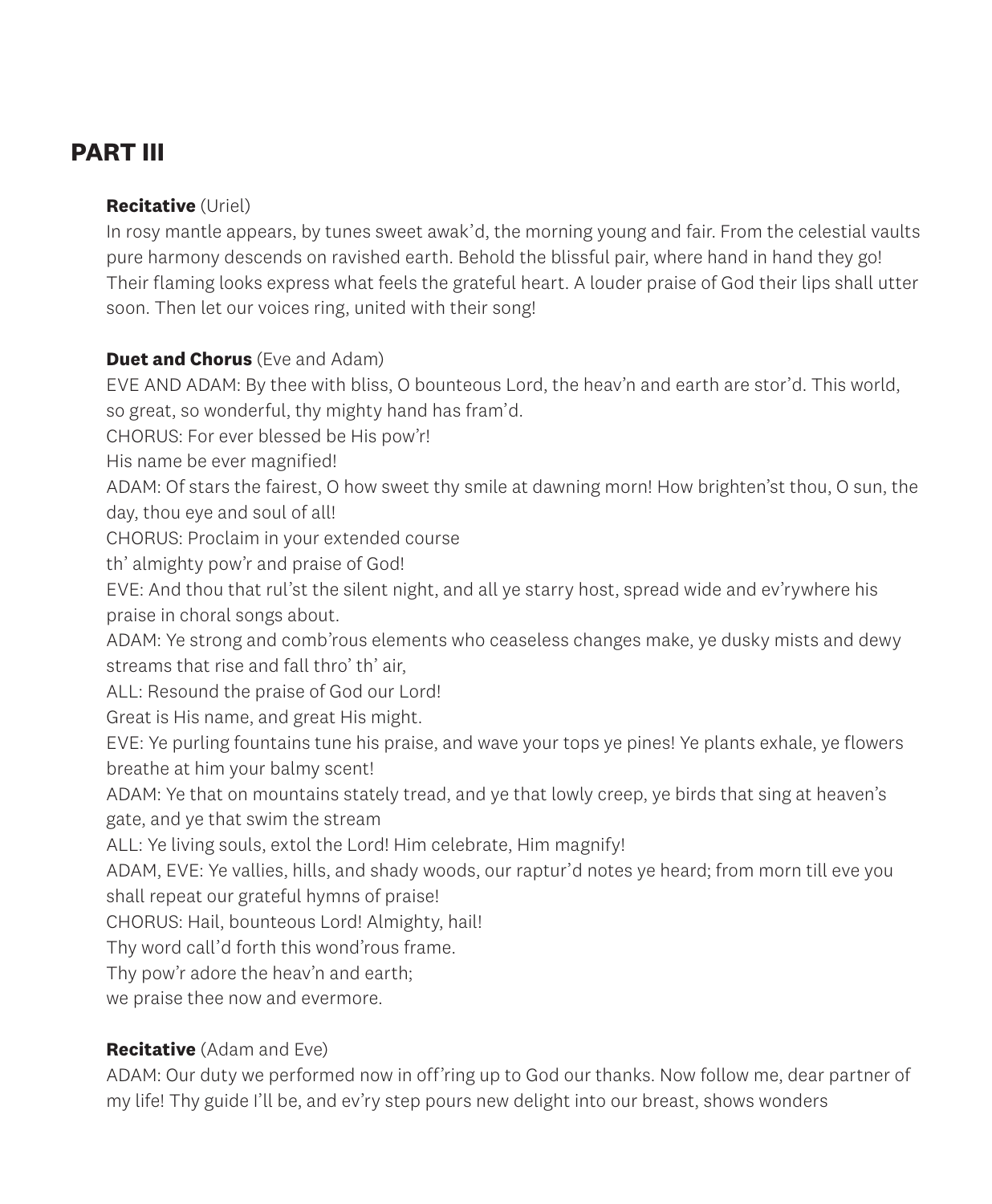# **Libretto for** *The Creation continued*

ev'rywhere. Then may'st thou feel and know the high degree of bliss the Lord allotted us, and with devoted heart His bounty celebrate. Come, follow me! Thy guide I'll be.

EVE: O thou for whom I am! My help, my shield, my all! Thy will is law to me. So God our Lord ordains, and from obedience grows my pride and happiness.

#### **Duet** (Adam and Eve)

ADAM: Graceful consort! At thy side softly fly the golden hours. Ev'ry moment brings new rapture; ev'ry care is put to rest.

EVE: Spouse adored! At thy side purest joys o'erflow the heart. Life and all I am is thine; my reward thy love shall be.

ADAM: The dew-dropping morn, O how she quickens all!

EVE: The coolness of ev'n, O how she all restores!

ADAM: How grateful is of fruits the savor sweet!

EVE: How pleasing is of fragrant bloom the smell!

ADAM, EVE: But without thee, what is to me the morning dew, the breath of even, the sav'ry fruit, the fragrant bloom? With thee is ev'ry joy enhanced, with thee delight is ever new; with thee is life incessant bliss; thine it whole shall be.

#### **Recitative** (Uriel)

O happy pair, and happy still might be, if not misled by false conceit; ye strive at more than granted is, and more to know than know ye should!

#### **Chorus**

Sing to the Lord, ye voices all! Utter thanks ye all His works! Celebrate His pow'r and glory! Let His name resound on high! The Lord is great; His praise shall last for aye. Amen!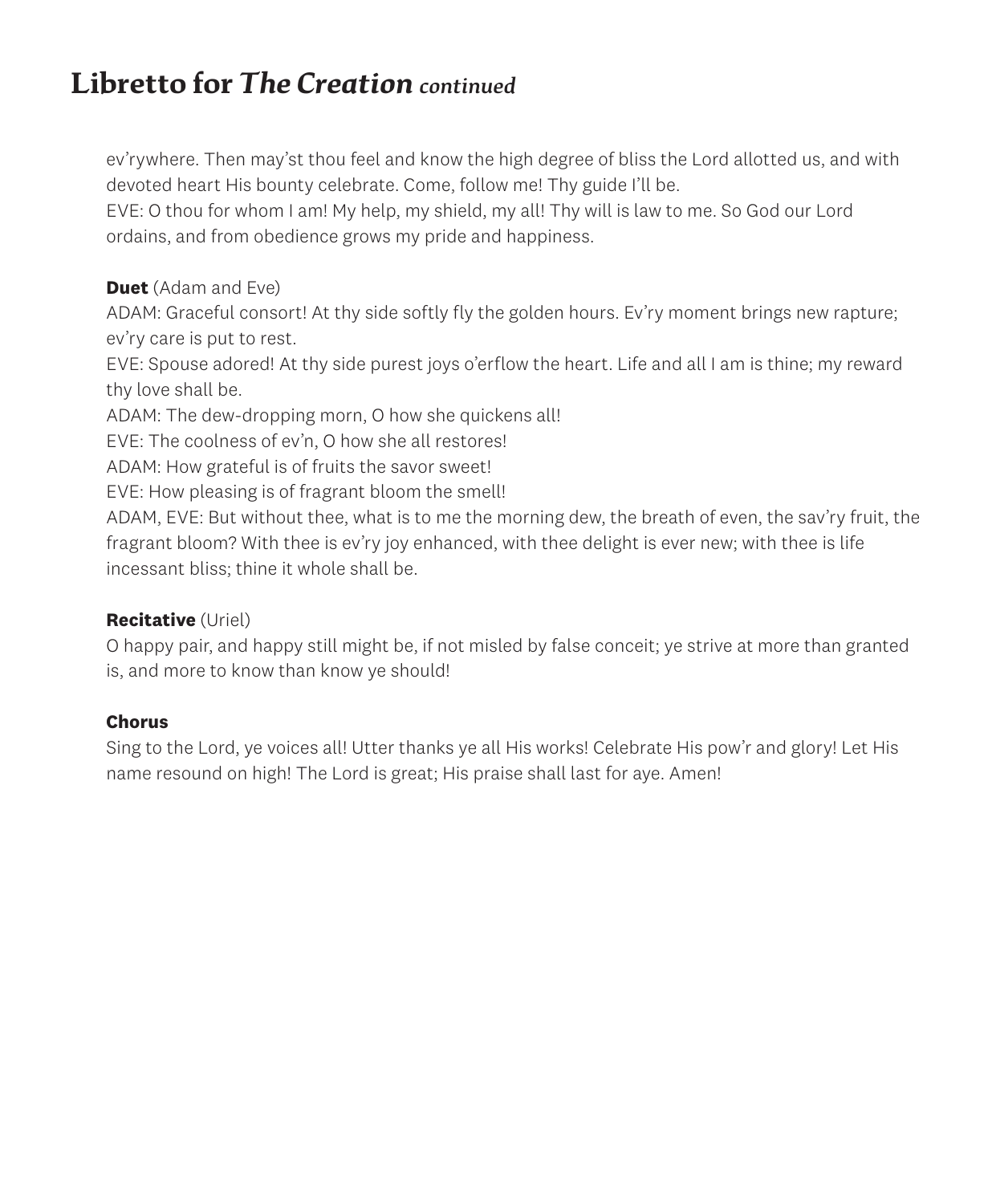# **About the Artists**

A native of Florence, Italy, **Filippo Ciabatti** is the Music Director of the Dartmouth Symphony Orchestra, the Dartmouth Opera Lab and the Interim Music Director of the Dartmouth's Choral Ensembles. He is also the Artistic Director of the Upper Valley Baroque professional choral and instrumental ensembles. He is the recipient of the 2020 American Prize in Conducting (college/ university division).

He has appeared as a guest conductor with opera companies and orchestras including Opera North (New Hampshire), Lyric Theatre at Illinois, Aurora Festival Orchestra (Stockholm, Sweden), Vermont Symphony Orchestra, Orchestra Toscana dei Conservatori (Italy), ICM Orchestra and the Universidad Central Orchestra (Bogota, Colombia). He served as assistant conductor for the Portland Symphony Orchestra (Maine) and as chorus master and vocal coach for the Middlebury Opera (Vermont). In 2020, he also conducted a project with the Martha Graham Dance Company.

Artists with whom he has collaborated include the concertmaster of the Philadelphia Orchestra David Kim, American opera star Nathan Gunn, pianist Sally Pinkas, flutist Luciano Tristaino, mandolinist Carlo Aonzo and cellist Gabriel Cabezas. A passionate advocate for contemporary music and collaborations between musical genres, he has premiered a secular oratorio composed by the renowned jazz composer Taylor Ho Bynum and commissioned a cello concerto by the composer Noah Luna, aired during the NPR show *From The Top*. In 2018, he led the Dartmouth Symphony Orchestra in an Italian tour in collaboration with the Orchestra Toscana dei Conservatori in prominent venues and festivals, including the Puccini Days in Lucca.

During the summer of 2018, he was invited to be a Conducting Fellow at the Aurora Music Festival in Stockholm, under the direction of Jukka-Pekka Saraste. During the festival, he conducted Hannah Kendall's 2017 composition, "The Spark Catchers", in a concert that also featured legendary cellist Mischa Maisky in the Konserthuset Stockholm.

As a pianist and vocal coach, Mr. Ciabatti is on the faculty of Camerata de' Bardi, the Young Artists Program of Teatro Grattacielo in New York City, and of the summer opera programs "Opera Viva!" in Verona (Italy) and "Scuola Italia per Giovani Cantanti Lirici" in Sant'Angelo in Vado (Italy). He has played for masterclasses of Renée Fleming, Nathan Gunn, Isabel Leonard, William Matteuzzi, and Donald George. In Italy, he worked as vocal coach for the Cherubini Conservatory, Maggio Musicale Fiorentino and Florence Opera Academy.

Mr. Ciabatti holds degrees in piano, choral conducting and orchestral conducting from Italy and the United States.

**Elaine Daiber** earned a Bachelor of Music degree from the Oberlin Conservatory of Music in Vocal Performance with an emphasis in Theater and is a recent graduate of the Bard Conservatory Graduate Vocal Arts Program. Most recently, she received her Artist Diploma in Opera Studies at the New England Conservatory. Recent engagements have seen the versatile soprano in a variety of performances, including Paquette in Bernstein's *Candide* with The Orchestra Now, conducted by James Bagwell, as well as her debut with the Albany Symphony excerpting the Countess in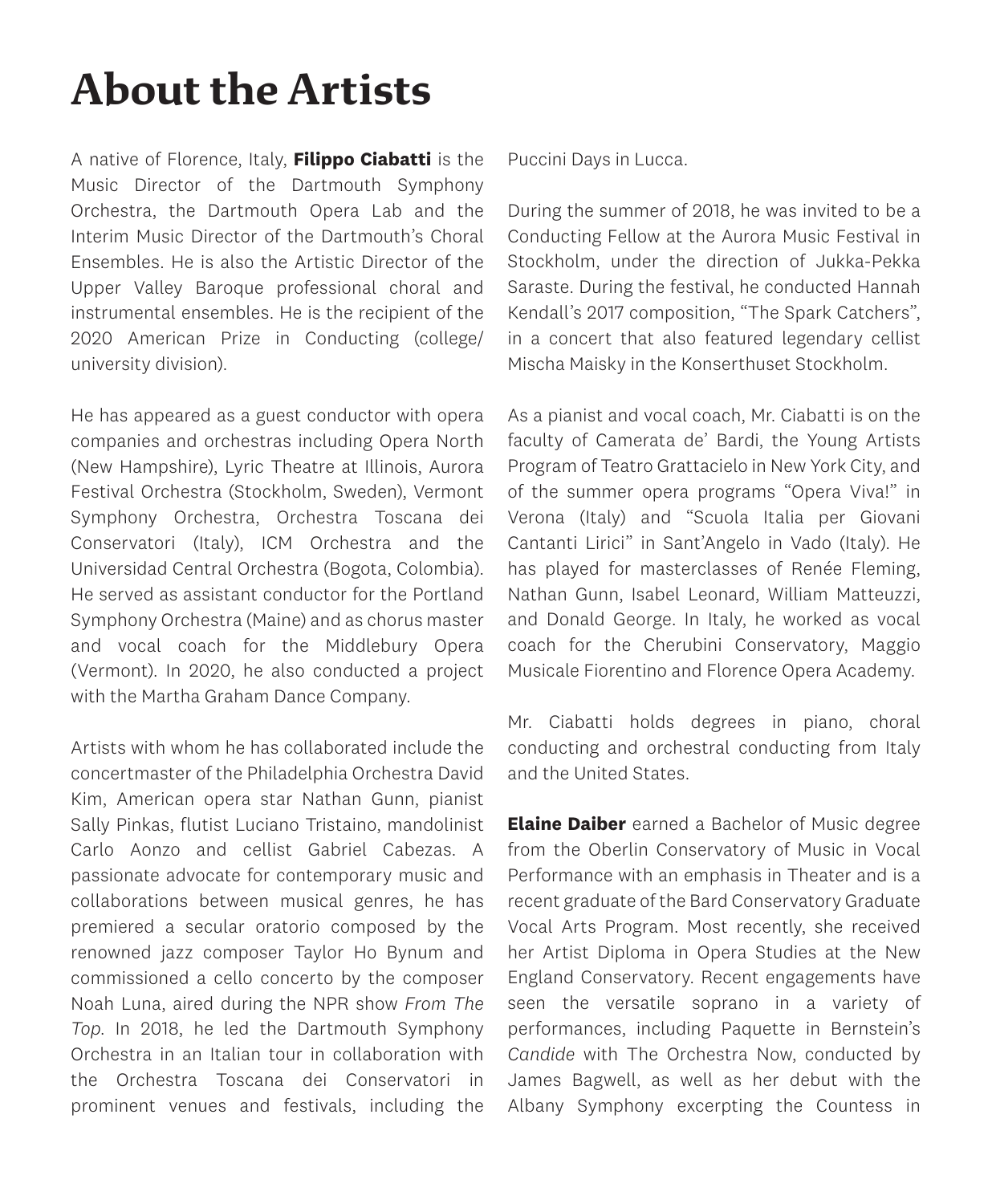# **About the Artists** *continued*

Mozart's *Le Nozze Di Figaro*. A vocal fellow at the Tanglewood Music Center in 2017, highlights included performing in a concert of Ella Fitzgerald songs alongside Mezzo-Soprano Stephanie Blythe and Soprano Dawn Upshaw and selections from Berg's *Sieben Frühe Lieder* with the Tanglewood Music Center Orchestra.

Mezzo-soprano **Erma Gattie Mellinger** has been a principal artist with many opera companies across the United States including the Cleveland Opera, the Florida Grand Opera (Miami), the Dallas Opera, the Pittsburgh Opera Theater, the Fresno International Grand Opera, Opera Maine and the Chautauqua Opera. Her roles, in over 30 operas, include Donna Elvira in *Don Giovanni*, Dorabella in *Così Fan Tutte*, Cherubino in *Le Nozze Di Figaro*, Ottavia in *L'incoronazione Di Poppea*, and Preziosilla in *La Forza Del Destino*. She has performed with Sherrill Milnes, James Morris, Diana Soviero and David Daniels and has sung masterclasses with Frederica Von Stade and Mignon Dunn. Conductors with whom she has worked include Harry Bicket, Stephen Lord, John DeMain and Willie Waters.

Hailed for her "rich, vibrant, creamy voice," Ms. Mellinger is also at home on the concert stage appearing as soloist with the Vermont Symphony Orchestra, the Rochester Philharmonic Orchestra, the Monterey Symphony and the Florida Symphony Orchestra. Ms. Mellinger appeared as soloist with the Handel Society of Dartmouth College in tours of England, France, Germany and Italy, performing in venues including Notre Dame Cathedral in Paris and St. Peter's Basilica in Rome.

Ms. Mellinger has been a member of the Dartmouth College faculty since 1996. In addition to her duties as Voice Instructor, she serves as the Assistant Director and Vocal Coach of the Handel Society and the Glee Club and Co-Director of the Dartmouth Opera Lab. Ms. Mellinger presents solo recitals and chamber music concerts on campus through the ChamberWorks series. Ms. Mellinger is a former Director of Cantabile, a Women's chorus based in Vermont and New Hampshire. In addition, Ms. Mellinger has directed church choirs and has served as both Stage Director and Music Director for numerous community theater productions. She is a sought-after clinician in the field of vocal production, having most recently worked with the University Chorus and the Chamber Singers of Brandeis University.

Ms. Mellinger earned her Bachelor of Music Degree with Highest Distinction *(First in Class*) from Northwestern University. She received the Performer's Certificate and the Opera Certificate as well as a Teaching Excellence Award while at the Eastman School of Music of the University of Rochester where she earned her Master of Music Degree and began her Doctor of Music Arts Degree before embarking on her singing career.

Originally from Pittsburgh, Pennsylvania, **Gene Stenger** holds degrees from Yale University's School of Music, and Institute of Sacred Music, Colorado State University, and Baldwin Wallace University Conservatory of Music. Recent discography credits include tenor soloist in Schmelzer's *Le Memorie Dolorose* with TENET Vocal Artists and ACRONYM, and tenor soloist on Yale Schola Cantorum's album *Fauré Requiem and other sacred music* led by David Hill released on Hyperion Records. In 2017, Gene was a Virginia Best Adams vocal fellow with the Carmel Bach Festival, and was a prize winner in the annual Handel Aria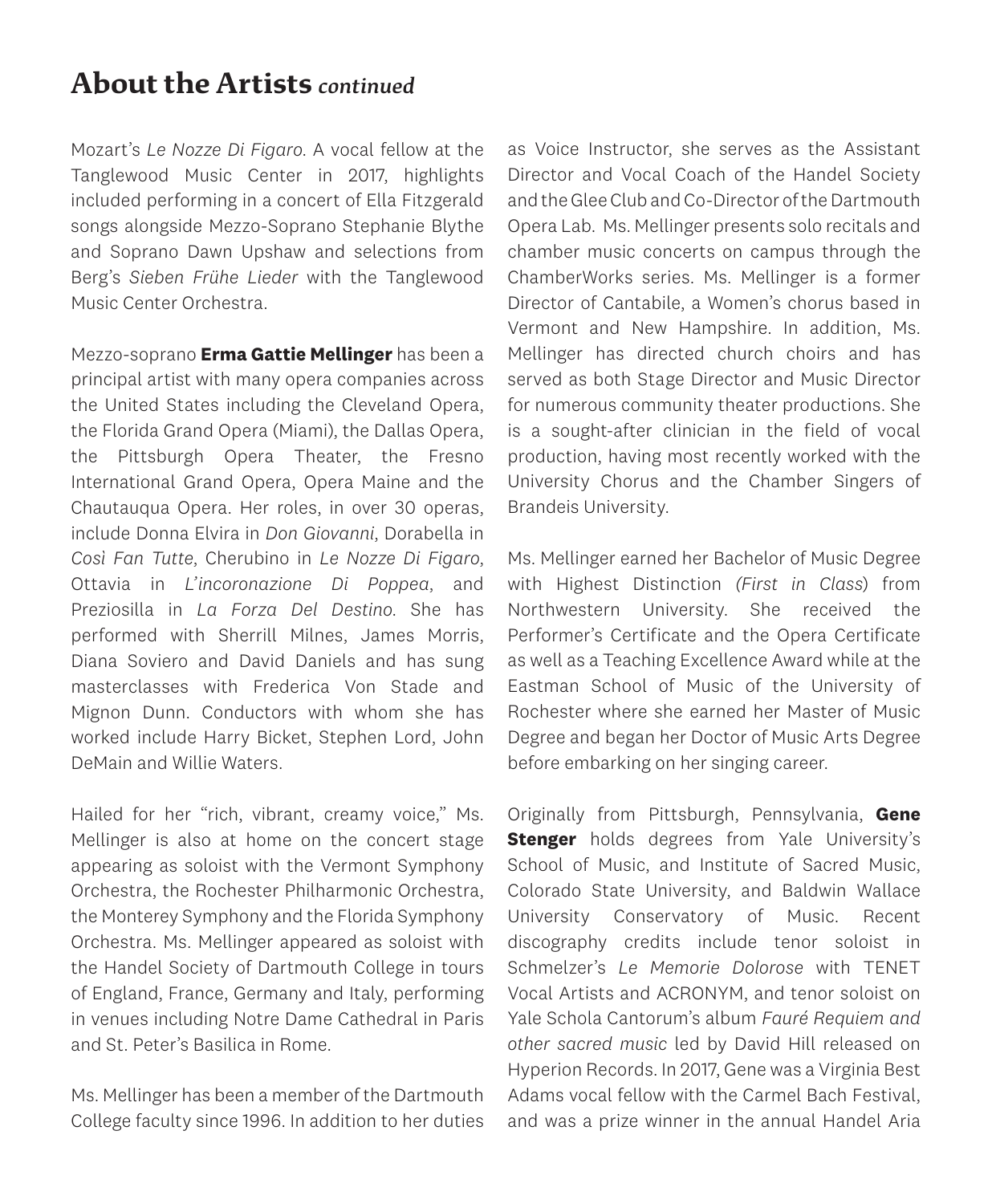Competition in Madison, WI. He currently resides in New Haven, CT, where he serves as instructor of voice at Yale University.

Bass-Baritone **Christopher Talbot** is a soughtafter soloist and ensemble singer specializing in renaissance, baroque, and 21st-century repertoire. Appearances during the 2021-2022 season include a vocal fellowship with Bach Akademie Charlotte, the finals of the 2021 Bethlehem Bach Aria Competition, and Handel's *Messiah* with Apollo's Fire and the New York Philharmonic. Christopher recently received his M.M. from the Yale School of Music and Institute of Sacred Music, where his teachers included tenor James Taylor, mezzosoprano Bernarda Fink, and harpsichordist Jeffrey Grossman. Highlights of his time at Yale include Telemann's *Der Tag des Gerichts* at Alice Tully Hall with Masaaki Suzuki and Julliard415 (where he was hailed by Parterre Box for his "suave baritone") and Schoenberg's *Friede auf Erden* with the Danish National Vocal Ensemble under conductor Marcus Creed. He earned a dual degree in Music and Spanish from Drew University, and studied opera, early music, and composition for a term at IUNA, a national conservatory in Buenos Aires. Prior to Yale, Christopher lived in Boston where he appeared as a soloist and ensemble singer with the Harvard University Choir, Boston Choral Ensemble, Canto Armonico, and Carduus. A native of Worcester, Massachusetts, he began singing as a treble in the choirs of All Saints Church.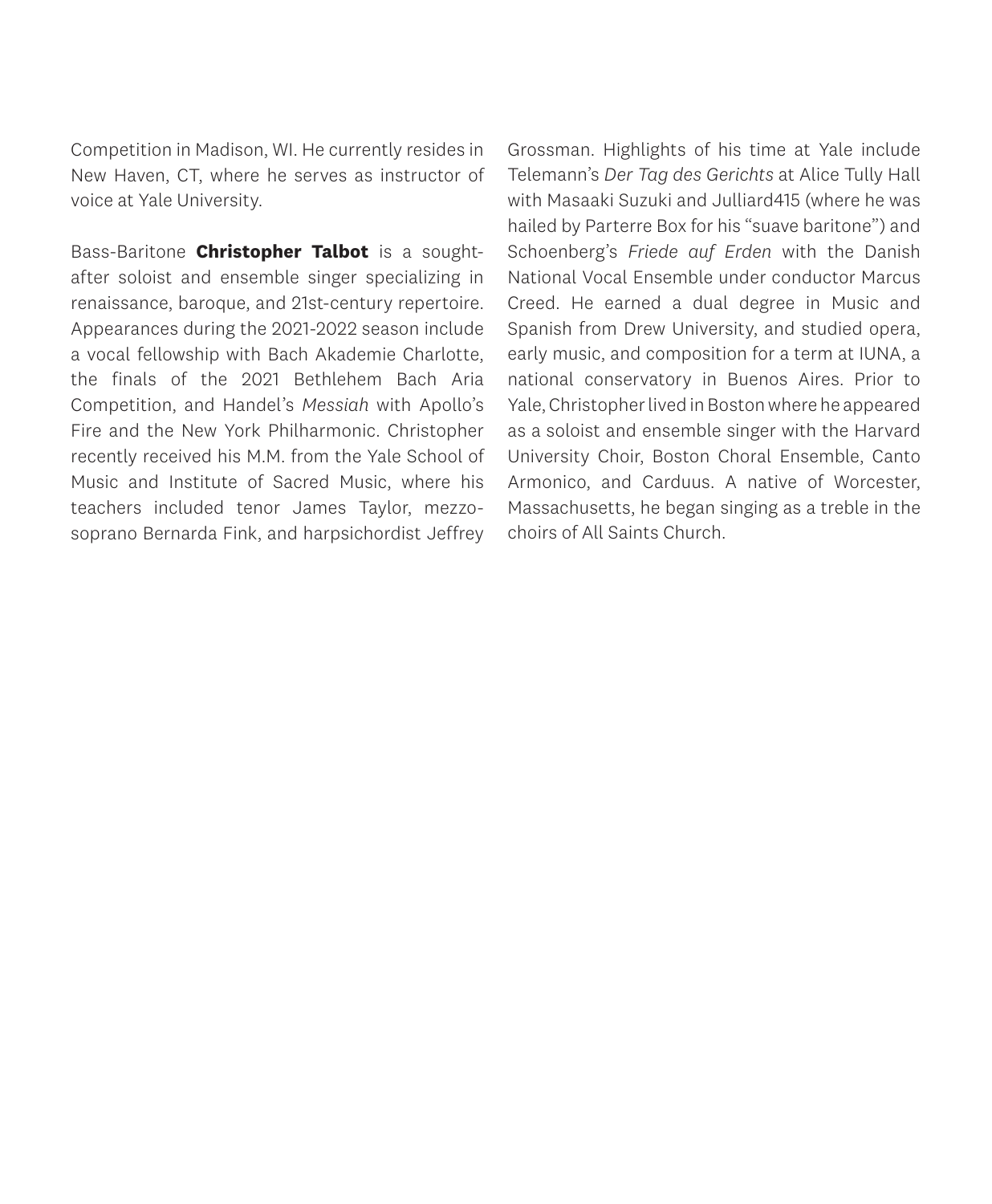# **Dartmouth College Glee Club and Handel Society of Dartmouth College**

Filippo Ciabatti, director

#### **Soprano**

Jennifer Bates Alice Bennett Miranda Bergmeier Breanna Boland '23 \* Eugenia Braasch Kathleen Caldwell Susan Cancio-Bello + Melissa Dillier Jennifer Eastman Ella Grim '25 Julianne Harden Elizabeth Harley Katherine Kalata Rusch Erin Kelly Isabelle Lust '25 Aurora Martin Donna Ron Eva Roux

#### **Tenor**

Jason Carenz '25 Brian Clancy + Scot Drysdale Stephen Dunn Jon Felde Jonah Felde Edward Felstead Peter Flanagan Thaddeus Goratowski '23 Bruce Graver Terry Guo '23 Gregert Johnson Joel Lazar Nicolas Macri '24 Rick Read David Thron Ashton Todd

#### **Alto**

Emma Ambrogi Sabrina Barton '24 Kate Chamberlin Katharine Christie Elizabeth Cornell Anne Felde + Linda Fowler Anna Gado Felicia Gavilanes '05 Melissa Herman Mary MacVey Kristi Medill Erma Mellinger Rosemary Orgren Catharine Randall Bonnie Robinson Jo Shute Leah Todd

#### **Bass**

Wynter Alford '22 \* Gregory Bazylewicz Samuel Bonasso '24 William Braasch Matthew Dempsey '23 Charles Freeman Tyler Harwell Paul Hecht Henry Higgs David Hoffer Wesley Liao '24 Colby Lish '25 Mark Parrino '99 David Robinson Peter Scalise '22 Christopher Smith '25 Jack Van Hoff Allan Wieman + Andrea Zoller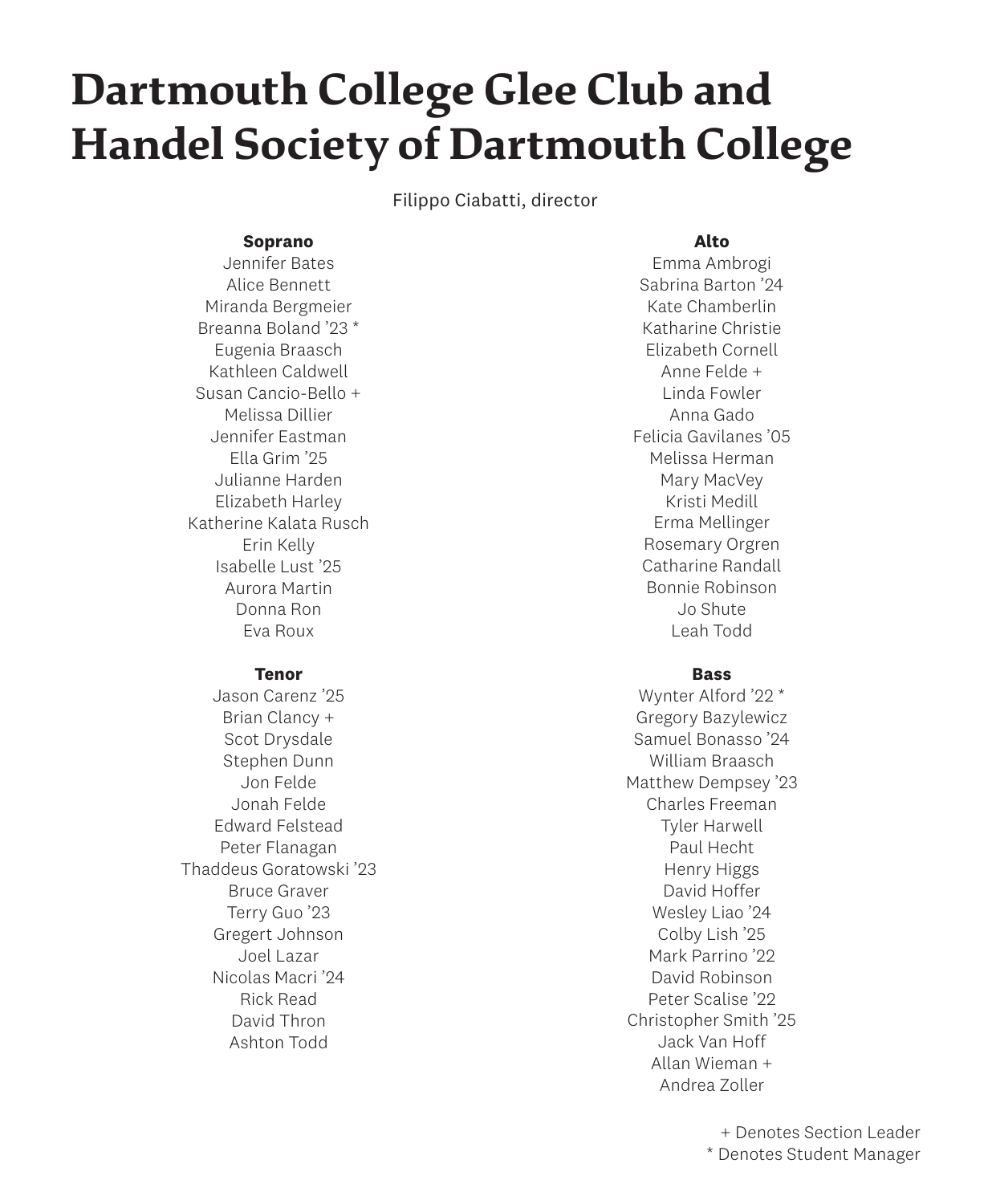# **Orchestra**

#### **Violin**

Omar Chen Guey, Concertmaster Emmalee Holmes-Hicks Kathy Andrew Benjamin Carson Hanna Zhdan Jane Kittredge David Horak Emma Powell

#### **Violin II**

Sean Larkin, Principal Leah Zelnick Jessica Amidon Owen Lenz Danilo Bonina Tessa Sacramone Ryan Shannon Onur Dilisen

#### **Viola**

Marcia Cassidy, Principal Carrol Lee Noralee Walker Rebecca Hallowell Leslie Sonder

#### **Cello**

Reinmar Seidler, Principal Kate Jensik Stephen Marotto Jacob McKay

#### **Bass**

Nicholas Browne, Principal Evan Runyon Paul Horak

**Flute** Laura del Sol Jimenez, Principal Zuoliang Liu Alison Hale

**Oboe** Andrea Heyboer, Principal Izumi Sakamoto

**Clarinet** Sangwon Lee, Principal

Peter Bianca

#### **Bassoon**

Janet Polk, Principal Wren Saunders Stephanie Busby

#### **Horn**

Nicholas Rubenstein, Principal Joy Worland

#### **Trumpet**

Kevin Tracy, Principal Justin Ploskonka

#### **Trombone**

Michael Tybursky, Principal Alexander Knutrud Charles Morris

**Timpani** Gregory Simonds, Principal

**Harpsichord** Gregory Hayes, Principal